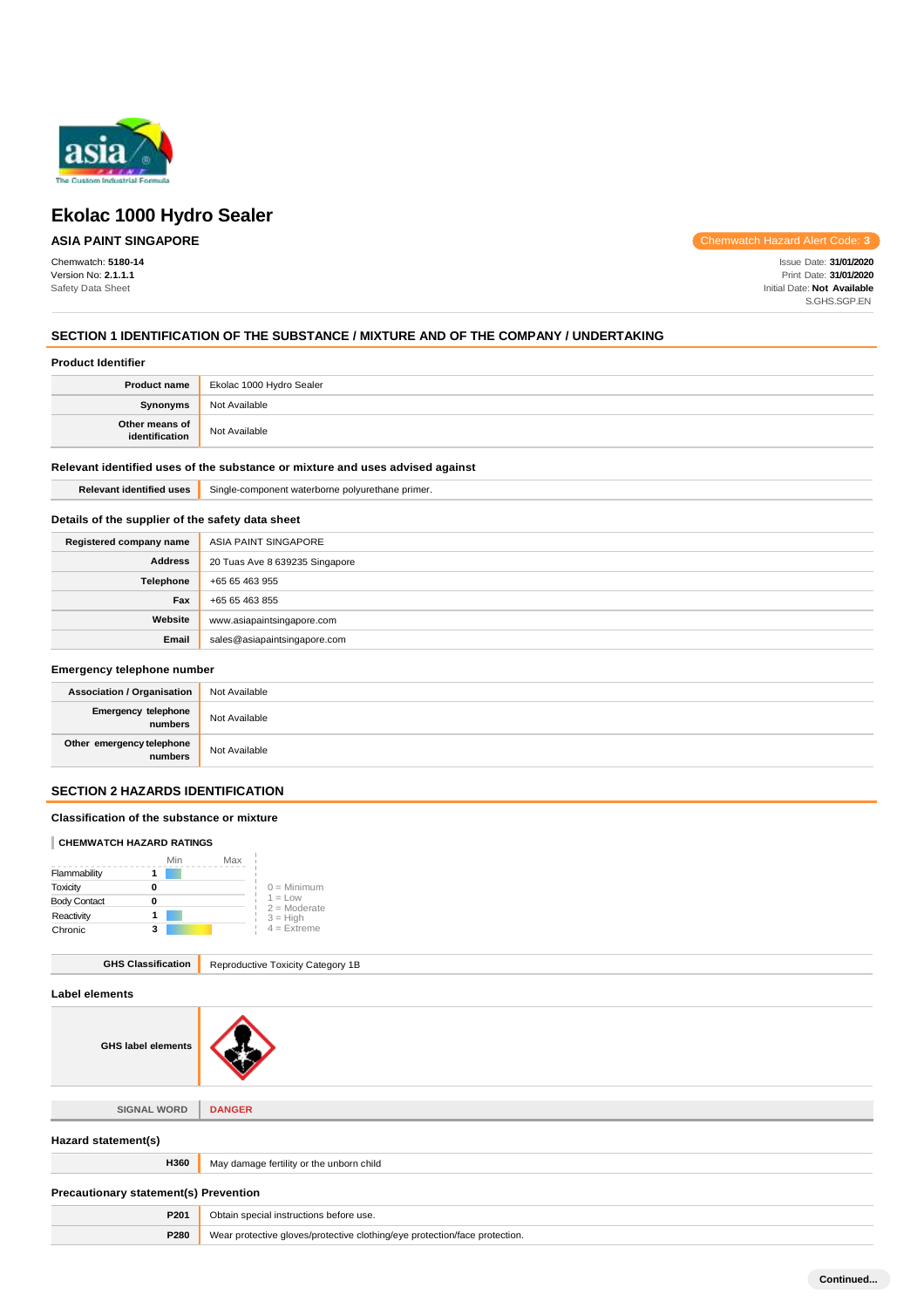| Precautionary statement(s) Response |  |  |
|-------------------------------------|--|--|
|-------------------------------------|--|--|

| P308+P313                                 | IF exposed or concerned: Get medical advice/attention.              |  |
|-------------------------------------------|---------------------------------------------------------------------|--|
|                                           |                                                                     |  |
| <b>Precautionary statement(s) Storage</b> |                                                                     |  |
| P405                                      | Store locked up.                                                    |  |
|                                           |                                                                     |  |
| Precautionary statement(s) Disposal       |                                                                     |  |
| P501                                      | Dispose of contents/container in accordance with local regulations. |  |

# **SECTION 3 COMPOSITION / INFORMATION ON INGREDIENTS**

#### **Substances**

See section below for composition of Mixtures

#### **Mixtures**

| <b>CAS No</b> | %[weight] | Name                                       |
|---------------|-----------|--------------------------------------------|
| 872-50-4      | -30       | N-methyl-2-pyrrolidone                     |
|               | balance   | Ingredients determined not to be hazardous |

# **SECTION 4 FIRST AID MEASURES**

#### **Description of first aid measures**

| <b>Eye Contact</b>  | If this product comes in contact with eyes:<br>Wash out immediately with water.<br>If irritation continues, seek medical attention.<br>Removal of contact lenses after an eye injury should only be undertaken by skilled personnel. |
|---------------------|--------------------------------------------------------------------------------------------------------------------------------------------------------------------------------------------------------------------------------------|
| <b>Skin Contact</b> | If skin or hair contact occurs:<br>Flush skin and hair with running water (and soap if available).<br>Seek medical attention in event of irritation.                                                                                 |
| Inhalation          | If fumes, aerosols or combustion products are inhaled remove from contaminated area.<br>Other measures are usually unnecessary.                                                                                                      |
| Ingestion           | Immediately give a glass of water.<br>First aid is not generally required. If in doubt, contact a Poisons Information Centre or a doctor.                                                                                            |

# **Indication of any immediate medical attention and special treatment needed**

Treat symptomatically.

### **SECTION 5 FIREFIGHTING MEASURES**

### **Extinguishing media**

| ▶ Water spray or fog.                            |
|--------------------------------------------------|
| $\blacktriangleright$ Foam.                      |
| Dry chemical powder.                             |
| $\triangleright$ BCF (where regulations permit). |
| Carbon dioxide.                                  |

# **Special hazards arising from the substrate or mixture**

| <b>Fire Incompatibility</b>    | ▶ Avoid contamination with oxidising agents i.e. nitrates, oxidising acids, chlorine bleaches, pool chlorine etc. as ignition may result                                                                                                                                                                                                                                                                                                                                                                                                    |  |  |
|--------------------------------|---------------------------------------------------------------------------------------------------------------------------------------------------------------------------------------------------------------------------------------------------------------------------------------------------------------------------------------------------------------------------------------------------------------------------------------------------------------------------------------------------------------------------------------------|--|--|
| <b>Advice for firefighters</b> |                                                                                                                                                                                                                                                                                                                                                                                                                                                                                                                                             |  |  |
| <b>Fire Fighting</b>           | Alert Fire Brigade and tell them location and nature of hazard.<br>Wear breathing apparatus plus protective gloves.<br>Prevent, by any means available, spillage from entering drains or water courses.<br>Use water delivered as a fine spray to control fire and cool adjacent area.<br>DO NOT approach containers suspected to be hot.<br>Cool fire exposed containers with water spray from a protected location.<br>If safe to do so, remove containers from path of fire.<br>Equipment should be thoroughly decontaminated after use. |  |  |
| <b>Fire/Explosion Hazard</b>   | Combustible.<br>Slight fire hazard when exposed to heat or flame.<br>Heating may cause expansion or decomposition leading to violent rupture of containers.<br>On combustion, may emit toxic fumes of carbon monoxide (CO).<br>May emit acrid smoke.<br>Mists containing combustible materials may be explosive.<br>Combustion products include,: carbon dioxide (CO2), nitrogen oxides (NOx), other pyrolysis products typical of burning organic materialMay emit poisonous<br>fumes.                                                     |  |  |

# **SECTION 6 ACCIDENTAL RELEASE MEASURES**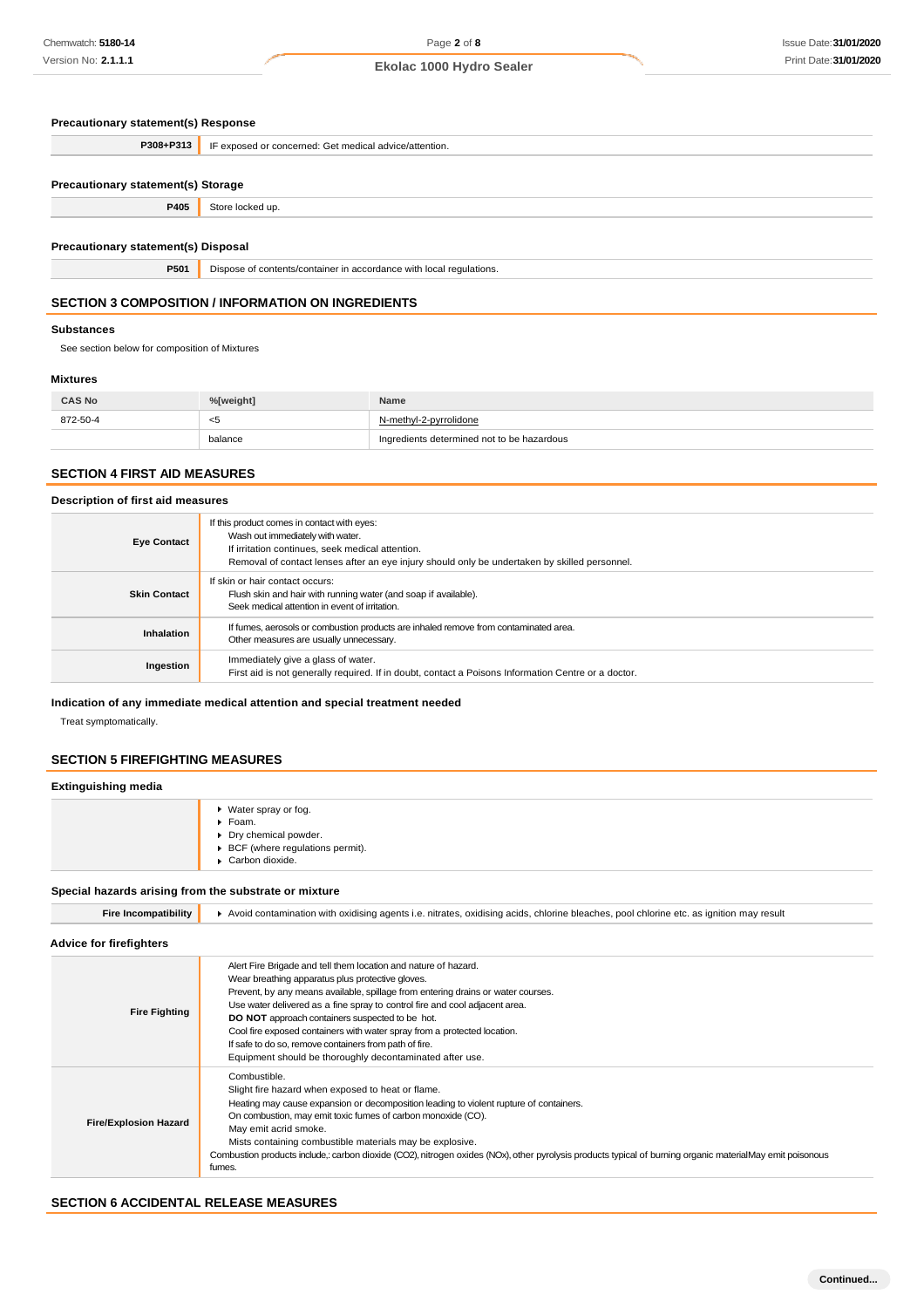# **Personal precautions, protective equipment and emergency procedures**

| <b>Minor Spills</b> | Remove all ignition sources.<br>Clean up all spills immediately.<br>Avoid breathing vapours and contact with skin and eyes.<br>Control personal contact with the substance, by using protective equipment.<br>Contain and absorb spill with sand, earth, inert material or vermiculite.<br>Wipe up.<br>Place in a suitable, labelled container for waste disposal.                                                                                                                                                                                                                                                                                                                                                                                                  |
|---------------------|---------------------------------------------------------------------------------------------------------------------------------------------------------------------------------------------------------------------------------------------------------------------------------------------------------------------------------------------------------------------------------------------------------------------------------------------------------------------------------------------------------------------------------------------------------------------------------------------------------------------------------------------------------------------------------------------------------------------------------------------------------------------|
| <b>Major Spills</b> | Moderate hazard.<br>Clear area of personnel and move upwind.<br>Alert Fire Brigade and tell them location and nature of hazard.<br>Wear breathing apparatus plus protective gloves.<br>Prevent, by any means available, spillage from entering drains or water course.<br>No smoking, naked lights or ignition sources.<br>Increase ventilation.<br>Stop leak if safe to do so.<br>Contain spill with sand, earth or vermiculite.<br>Collect recoverable product into labelled containers for recycling.<br>Absorb remaining product with sand, earth or vermiculite.<br>Collect solid residues and seal in labelled drums for disposal.<br>Wash area and prevent runoff into drains.<br>If contamination of drains or waterways occurs, advise emergency services. |
|                     | Personal Protective Equipment advice is contained in Section 8 of the SDS.                                                                                                                                                                                                                                                                                                                                                                                                                                                                                                                                                                                                                                                                                          |

#### **SECTION 7 HANDLING AND STORAGE**

| Precautions for safe handling |                                                                                                                                                                                                                                                                                                                                                                                                                                                                                                                                                                                                                                                                                                                                                                                                                                                                                                                                                               |
|-------------------------------|---------------------------------------------------------------------------------------------------------------------------------------------------------------------------------------------------------------------------------------------------------------------------------------------------------------------------------------------------------------------------------------------------------------------------------------------------------------------------------------------------------------------------------------------------------------------------------------------------------------------------------------------------------------------------------------------------------------------------------------------------------------------------------------------------------------------------------------------------------------------------------------------------------------------------------------------------------------|
| Safe handling                 | Avoid all personal contact, including inhalation.<br>Wear protective clothing when risk of exposure occurs.<br>Use in a well-ventilated area.<br>Prevent concentration in hollows and sumps.<br>DO NOT enter confined spaces until atmosphere has been checked.<br>DO NOT allow material to contact humans, exposed food or food utensils.<br>Avoid contact with incompatible materials.<br>When handling, DO NOT eat, drink or smoke.<br>Keep containers securely sealed when not in use.<br>Avoid physical damage to containers.<br>Always wash hands with soap and water after handling.<br>Work clothes should be laundered separately. Launder contaminated clothing before re-use.<br>Use good occupational work practice.<br>Observe manufacturer's storage and handling recommendations contained within this SDS.<br>Atmosphere should be regularly checked against established exposure standards to ensure safe working conditions are maintained. |
| Other information             | Store in original containers.<br>Keep containers securely sealed.<br>No smoking, naked lights or ignition sources.<br>Store in a cool, dry, well-ventilated area.<br>Store away from incompatible materials and foodstuff containers.<br>Protect containers against physical damage and check regularly for leaks.<br>Observe manufacturer's storage and handling recommendations contained within this SDS.                                                                                                                                                                                                                                                                                                                                                                                                                                                                                                                                                  |

# **Conditions for safe storage, including any incompatibilities**

| Suitable container      | Metal can or drum<br>Packaging as recommended by manufacturer.<br>Check all containers are clearly labelled and free from leaks. |
|-------------------------|----------------------------------------------------------------------------------------------------------------------------------|
| Storage incompatibility | Avoid reaction with oxidising agents                                                                                             |

# **SECTION 8 EXPOSURE CONTROLS / PERSONAL PROTECTION**

# **Control parameters**

| <b>OCCUPATIONAL EXPOSURE LIMITS (OEL)</b> |                                                   |                     |         |        |         |
|-------------------------------------------|---------------------------------------------------|---------------------|---------|--------|---------|
| <b>INGREDIENT DATA</b>                    |                                                   |                     |         |        |         |
| Not Available                             |                                                   |                     |         |        |         |
| <b>EMERGENCY LIMITS</b>                   |                                                   |                     |         |        |         |
| Ingredient                                | <b>Material name</b>                              |                     | TEEL-1  | TEEL-2 | TEEL-3  |
| N-methyl-2-pyrrolidone                    | Methyl 2-pyrrolidinone, 1-; (N-Methylpyrrolidone) |                     | 10 ppm  | 10 ppm | 10 ppm  |
| N-methyl-2-pyrrolidone                    | Petroleum 50 thinner; (Paint thinner)             |                     | 5.5 ppm | 61 ppm | 370 ppm |
|                                           |                                                   |                     |         |        |         |
| Ingredient                                | <b>Original IDLH</b>                              | <b>Revised IDLH</b> |         |        |         |
| N-methyl-2-pyrrolidone                    | Not Available<br>Not Available                    |                     |         |        |         |

#### **Exposure controls**

**Appropriate engineering controls** Engineering controls are used to remove a hazard or place a barrier between the worker and the hazard. Well-designed engineering controls can be highly effective in protecting workers and will typically be independent of worker interactions to provide this high level of protection. The basic types of engineering controls are: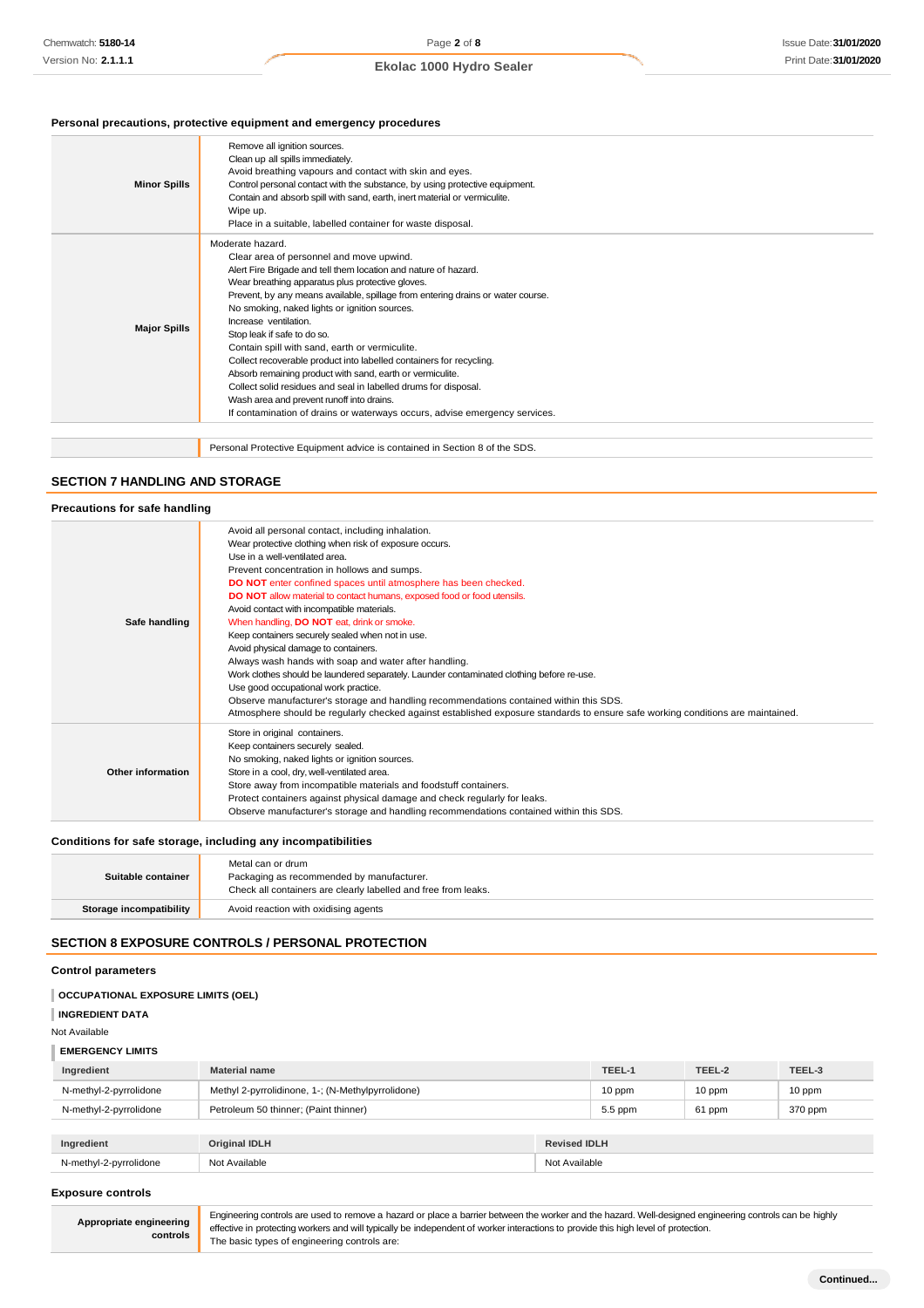|                              | Process controls which involve changing the way a job activity or process is done to reduce the risk.<br>Enclosure and/or isolation of emission source which keeps a selected hazard "physically" away from the worker and ventilation that strategically "adds" and<br>"removes" air in the work environment. Ventilation can remove or dilute an air contaminant if designed properly. The design of a ventilation system must match<br>the particular process and chemical or contaminant in use.<br>Employers may need to use multiple types of controls to prevent employee overexposure.<br>General exhaust is adequate under normal operating conditions. If risk of overexposure exists, wear SAA approved respirator. Correct fit is essential to obtain<br>adequate protection. Provide adequate ventilation in warehouse or closed storage areas. Air contaminants generated in the workplace possess varying<br>"escape" velocities which, in tum, determine the "capture velocities" of fresh circulating air required to effectively remove the contaminant. |                                    |                                           |  |
|------------------------------|----------------------------------------------------------------------------------------------------------------------------------------------------------------------------------------------------------------------------------------------------------------------------------------------------------------------------------------------------------------------------------------------------------------------------------------------------------------------------------------------------------------------------------------------------------------------------------------------------------------------------------------------------------------------------------------------------------------------------------------------------------------------------------------------------------------------------------------------------------------------------------------------------------------------------------------------------------------------------------------------------------------------------------------------------------------------------|------------------------------------|-------------------------------------------|--|
|                              | Type of Contaminant:<br>Air Speed:                                                                                                                                                                                                                                                                                                                                                                                                                                                                                                                                                                                                                                                                                                                                                                                                                                                                                                                                                                                                                                         |                                    |                                           |  |
|                              | 0.25-0.5 m/s (50-100<br>solvent, vapours, degreasing etc., evaporating from tank (in still air)<br>f/min)                                                                                                                                                                                                                                                                                                                                                                                                                                                                                                                                                                                                                                                                                                                                                                                                                                                                                                                                                                  |                                    |                                           |  |
|                              | aerosols, fumes from pouring operations, intermittent container filling, low speed conveyer transfers, welding, spray drift, plating                                                                                                                                                                                                                                                                                                                                                                                                                                                                                                                                                                                                                                                                                                                                                                                                                                                                                                                                       |                                    | 0.5-1 m/s (100-200                        |  |
|                              | acid fumes, pickling (released at low velocity into zone of active generation)<br>f/min.)<br>direct spray, spray painting in shallow booths, drum filling, conveyer loading, crusher dusts, gas discharge (active generation into<br>1-2.5 m/s (200-500                                                                                                                                                                                                                                                                                                                                                                                                                                                                                                                                                                                                                                                                                                                                                                                                                    |                                    |                                           |  |
|                              | zone of rapid air motion)<br>grinding, abrasive blasting, tumbling, high speed wheel generated dusts (released at high initial velocity into zone of very high rapid<br>air motion).                                                                                                                                                                                                                                                                                                                                                                                                                                                                                                                                                                                                                                                                                                                                                                                                                                                                                       |                                    | f/min)<br>2.5-10 m/s (500-2000<br>f/min.) |  |
|                              | Within each range the appropriate value depends on:                                                                                                                                                                                                                                                                                                                                                                                                                                                                                                                                                                                                                                                                                                                                                                                                                                                                                                                                                                                                                        |                                    |                                           |  |
|                              |                                                                                                                                                                                                                                                                                                                                                                                                                                                                                                                                                                                                                                                                                                                                                                                                                                                                                                                                                                                                                                                                            |                                    |                                           |  |
|                              | Lower end of the range                                                                                                                                                                                                                                                                                                                                                                                                                                                                                                                                                                                                                                                                                                                                                                                                                                                                                                                                                                                                                                                     | Upper end of the range             |                                           |  |
|                              | 1: Room air currents minimal or favourable to capture                                                                                                                                                                                                                                                                                                                                                                                                                                                                                                                                                                                                                                                                                                                                                                                                                                                                                                                                                                                                                      | 1: Disturbing room air currents    |                                           |  |
|                              | 2: Contaminants of low toxicity or of nuisance value only                                                                                                                                                                                                                                                                                                                                                                                                                                                                                                                                                                                                                                                                                                                                                                                                                                                                                                                                                                                                                  | 2: Contaminants of high toxicity   |                                           |  |
|                              | 3: Intermittent, low production.                                                                                                                                                                                                                                                                                                                                                                                                                                                                                                                                                                                                                                                                                                                                                                                                                                                                                                                                                                                                                                           | 3: High production, heavy use      |                                           |  |
|                              | 4: Large hood or large air mass in motion                                                                                                                                                                                                                                                                                                                                                                                                                                                                                                                                                                                                                                                                                                                                                                                                                                                                                                                                                                                                                                  | 4: Small hood - local control only |                                           |  |
|                              | Simple theory shows that air velocity falls rapidly with distance away from the opening of a simple extraction pipe. Velocity generally decreases with the square<br>of distance from the extraction point (in simple cases). Therefore the air speed at the extraction point should be adjusted, accordingly, after reference to<br>distance from the contaminating source. The air velocity at the extraction fan, for example, should be a minimum of 1-2 m/s (200-400 f/min.) for extraction of<br>solvents generated in a tank 2 meters distant from the extraction point. Other mechanical considerations, producing performance deficits within the extraction<br>apparatus, make it essential that theoretical air velocities are multiplied by factors of 10 or more when extraction systems are installed or used.                                                                                                                                                                                                                                               |                                    |                                           |  |
| <b>Personal protection</b>   |                                                                                                                                                                                                                                                                                                                                                                                                                                                                                                                                                                                                                                                                                                                                                                                                                                                                                                                                                                                                                                                                            |                                    |                                           |  |
| Eye and face protection      | Safety glasses with side shields<br>Chemical goggles.<br>▶ Contact lenses may pose a special hazard; soft contact lenses may absorb and concentrate irritants. A written policy document, describing the wearing of<br>lenses or restrictions on use, should be created for each workplace or task. This should include a review of lens absorption and adsorption for the class of<br>chemicals in use and an account of injury experience. Medical and first-aid personnel should be trained in their removal and suitable equipment should be<br>readily available. In the event of chemical exposure, begin eye irrigation immediately and remove contact lens as soon as practicable. Lens should be removed<br>at the first signs of eye redness or irritation - lens should be removed in a clean environment only after workers have washed hands thoroughly. [CDC NIOSH<br>Current Intelligence Bulletin 59], [AS/NZS 1336 or national equivalent]                                                                                                                |                                    |                                           |  |
| <b>Skin protection</b>       | See Hand protection below                                                                                                                                                                                                                                                                                                                                                                                                                                                                                                                                                                                                                                                                                                                                                                                                                                                                                                                                                                                                                                                  |                                    |                                           |  |
|                              | The selection of suitable gloves does not only depend on the material, but also on further marks of quality which vary from manufacturer to manufacturer. Where<br>the chemical is a preparation of several substances, the resistance of the glove material can not be calculated in advance and has therefore to be checked prior<br>to the application.<br>The exact break through time for substances has to be obtained from the manufacturer of the protective gloves and has to be observed when making a final                                                                                                                                                                                                                                                                                                                                                                                                                                                                                                                                                     |                                    |                                           |  |
| <b>Hands/feet protection</b> | choice.<br>Suitability and durability of glove type is dependent on usage. Important factors in the selection of gloves include:<br>Firequency and duration of contact,<br>• chemical resistance of glove material,<br>▶ glove thickness and<br>$\bullet$ dexterity<br>Select gloves tested to a relevant standard (e.g. Europe EN 374, US F739, AS/NZS 2161.1 or national equivalent).                                                                                                                                                                                                                                                                                                                                                                                                                                                                                                                                                                                                                                                                                    |                                    |                                           |  |
|                              | • When prolonged or frequently repeated contact may occur, a glove with a protection class of 5 or higher (breakthrough time greater than 240 minutes<br>according to EN 374, AS/NZS 2161.10.1 or national equivalent) is recommended.<br>> When only brief contact is expected, a glove with a protection class of 3 or higher (breakthrough time greater than 60 minutes according to EN 374, AS/NZS<br>2161.10.1 or national equivalent) is recommended.<br>► Some glove polymer types are less affected by movement and this should be taken into account when considering gloves for long-term use.<br>• Contaminated gloves should be replaced.<br>Gloves must only be wom on clean hands. After using gloves, hands should be washed and dried thoroughly. Application of a non-perfumed moisturiser is<br>recommended.<br>▶ Wear chemical protective gloves, e.g. PVC.<br>▶ Wear safety footwear or safety gumboots, e.g. Rubber                                                                                                                                   |                                    |                                           |  |
| <b>Body protection</b>       | See Other protection below                                                                                                                                                                                                                                                                                                                                                                                                                                                                                                                                                                                                                                                                                                                                                                                                                                                                                                                                                                                                                                                 |                                    |                                           |  |
| Other protection             | • Overalls.<br>P.V.C. apron.<br>▶ Barrier cream.<br>▶ Skin cleansing cream.<br>▶ Eye wash unit.                                                                                                                                                                                                                                                                                                                                                                                                                                                                                                                                                                                                                                                                                                                                                                                                                                                                                                                                                                            |                                    |                                           |  |
| <b>Thermal hazards</b>       | Not Available                                                                                                                                                                                                                                                                                                                                                                                                                                                                                                                                                                                                                                                                                                                                                                                                                                                                                                                                                                                                                                                              |                                    |                                           |  |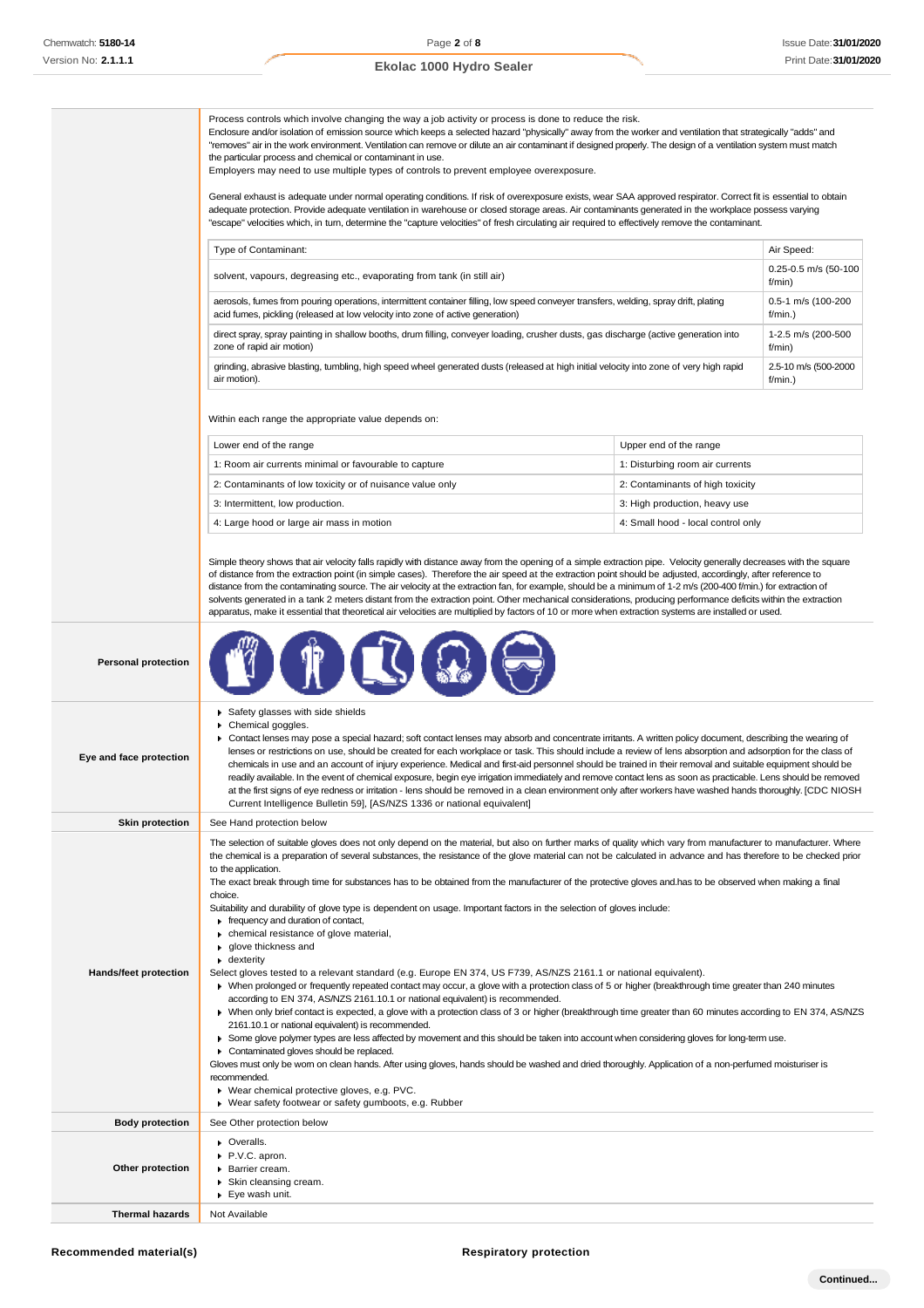#### **GLOVE SELECTION INDEX**

Glove selection is based on a modified presentation of the:

*"***Forsberg Clothing Performance Index".**

The effect(s) of the following substance(s) are taken into account in the *computergenerated* selection:

Ekolac 1000 Hydro Sealer

| Material       | CPI |
|----------------|-----|
| <b>BUTYL</b>   | A   |
| PE/EVAL/PE     | А   |
| NATURAL RUBBER | B   |
| <b>PVA</b>     | B   |

\* CPI - Chemwatch Performance Index

A: Best Selection

B: Satisfactory; may degrade after 4 hours continuous immersion

C: Poor to Dangerous Choice for other than short term immersion

**NOTE**: As a series of factors will influence the actual performance of the glove, a final selection must be based on detailed observation. -

**Appearance** Clear liquid; mixes with water.

\* Where the glove is to be used on a short term, casual or infrequent basis, factors such as

"feel" or convenience (e.g. disposability), may dictate a choice of gloves which might otherwise be unsuitable following long-term or frequent use. A qualified practitioner should be consulted.

# **SECTION 9 PHYSICAL AND CHEMICAL PROPERTIES**

#### **Information on basic physical and chemical properties**

Type AK Filter of sufficient capacity. (AS/NZS 1716 & 1715, EN 143:2000 & 149:2001, ANSI Z88 or national equivalent)

Where the concentration of gas/particulates in the breathing zone, approaches or exceeds the "Exposure Standard" (or ES), respiratory protection is required.

Degree of protection varies with both face-piece and Class of filter; the nature of protection varies with Type of filter.

| <b>Required Minimum</b><br><b>Protection Factor</b> | Half-Face<br>Respirator | <b>Full-Face</b><br>Respirator | <b>Powered Air</b><br>Respirator |
|-----------------------------------------------------|-------------------------|--------------------------------|----------------------------------|
| up to $10 \times ES$                                | AK-AUS                  | -                              | AK-PAPR-AUS /<br>Class 1         |
| up to $50 \times ES$                                | -                       | AK-AUS / Class                 |                                  |
| up to $100 \times ES$                               | ٠                       | $AK-2$                         | AK-PAPR-2 ^                      |

#### ^ - Full-face

A(All classes) = Organic vapours, B AUS or B1 = Acid gasses, B2 = Acid gas or hydrogen cyanide(HCN), B3 = Acid gas or hydrogen cyanide(HCN), E = Sulfur dioxide(SO2), G = Agricultural chemicals,  $K =$  Ammonia(NH3), Hg = Mercury, NO = Oxides of nitrogen, MB = Methyl bromide, AX = Low boiling point organic compounds(below 65 degC)

| <b>Physical state</b>                           | Liquid         | Relative density (Water = 1)                      | ~1                     |
|-------------------------------------------------|----------------|---------------------------------------------------|------------------------|
| Odour                                           | Not Available  | <b>Partition coefficient</b><br>n-octanol / water | Not Available          |
| <b>Odour threshold</b>                          | Not Available  | Auto-ignition temperature<br>$(^{\circ}C)$        | Not Available          |
| pH (as supplied)                                | Not Available  | Decomposition<br>temperature                      | Not Available          |
| Melting point / freezing<br>point (°C)          | Not Available  | <b>Viscosity (cSt)</b>                            | $-30$ seconds (DIN #4) |
| Initial boiling point and<br>boiling range (°C) | Not Available  | Molecular weight (g/mol)                          | Not Applicable         |
| Flash point (°C)                                | >100           | <b>Taste</b>                                      | Not Available          |
| <b>Evaporation rate</b>                         | Not Available  | <b>Explosive properties</b>                       | Not Available          |
| Flammability                                    | Not Applicable | <b>Oxidising properties</b>                       | Not Available          |
| Upper Explosive Limit (%)                       | Not Available  | Surface Tension (dyn/cm or<br>$mN/m$ )            | Not Available          |
| Lower Explosive Limit (%)                       | Not Available  | <b>Volatile Component (%vol)</b>                  | $2 - 6$                |
| Vapour pressure (kPa)                           | ~1             | Gas group                                         | Not Available          |
| Solubility in water (g/L)                       | Miscible       | pH as a solution (1%)                             | Not Available          |
| Vapour density (Air = $1$ )                     | Not Available  | VOC g/L                                           | Not Available          |
|                                                 |                |                                                   |                        |

# **SECTION 10 STABILITY AND REACTIVITY**

| Reactivity                                 | See section 7                                                                                                                    |
|--------------------------------------------|----------------------------------------------------------------------------------------------------------------------------------|
| <b>Chemical stability</b>                  | Unstable in the presence of incompatible materials.<br>Product is considered stable.<br>Hazardous polymerisation will not occur. |
| Possibility of hazardous<br>reactions      | See section 7                                                                                                                    |
| <b>Conditions to avoid</b>                 | See section 7                                                                                                                    |
| Incompatible materials                     | See section 7                                                                                                                    |
| <b>Hazardous decomposition</b><br>products | See section 5                                                                                                                    |

# **SECTION 11 TOXICOLOGICAL INFORMATION**

#### **Information on toxicological effects**

| <b>Inhaled</b> | The material is not thought to produce adverse health effects or irritation of the respiratory tract (as classified by EC Directives using animal models).<br>Nevertheless, good hygiene practice requires that exposure be kept to a minimum and that suitable control measures be used in an occupational setting. |
|----------------|----------------------------------------------------------------------------------------------------------------------------------------------------------------------------------------------------------------------------------------------------------------------------------------------------------------------|
| Ingestion      | The material has NOT been classified by EC Directives or other classification systems as "harmful by ingestion". This is because of the lack of corroborating<br>animal or human evidence.                                                                                                                           |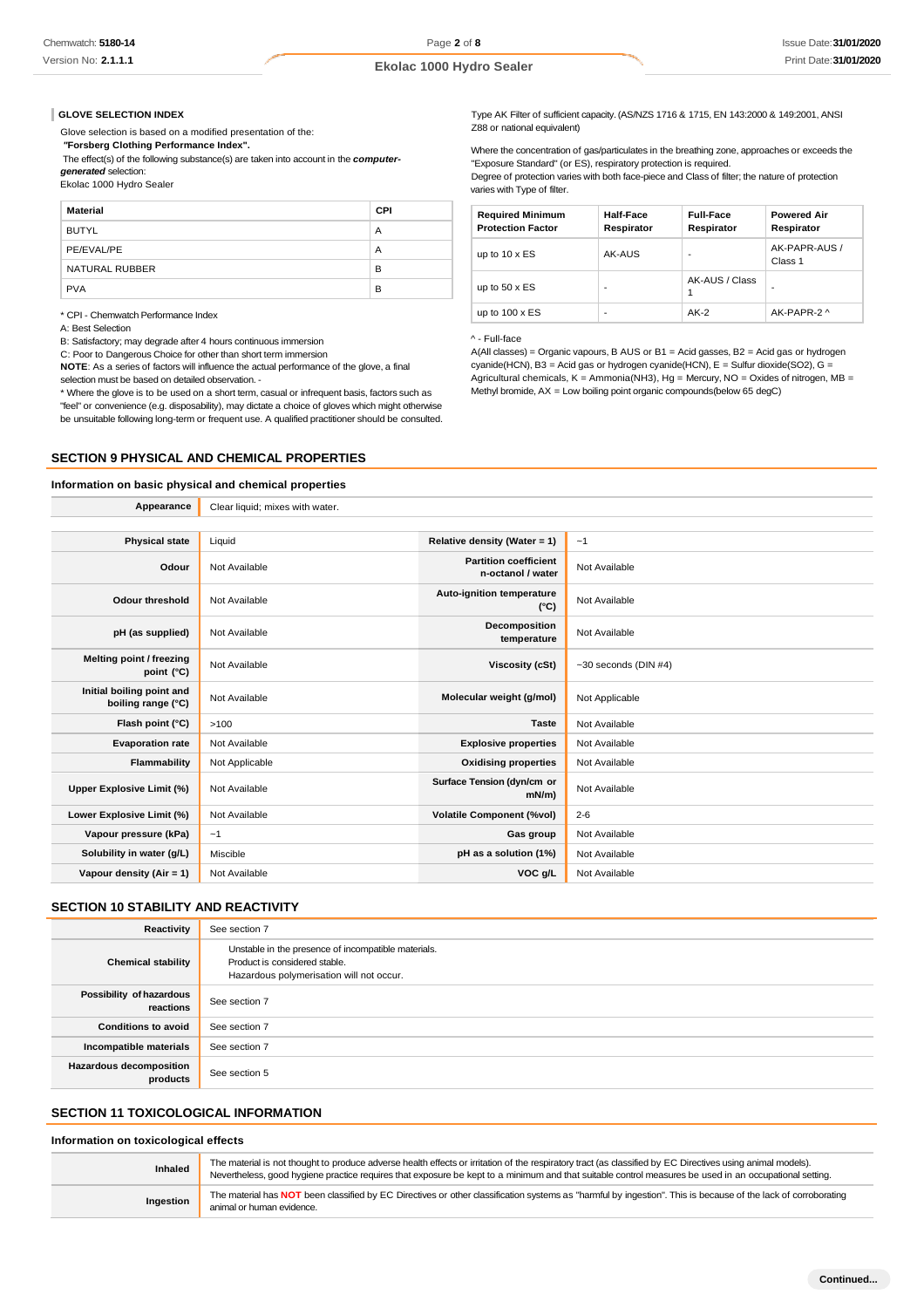| Ekolac 1000 Hydro Sealer |  |  |  |
|--------------------------|--|--|--|
|--------------------------|--|--|--|

| <b>Skin Contact</b> | The material is not thought to produce adverse health effects or skin irritation following contact (as classified by EC Directives using animal models).<br>Nevertheless, good hygiene practice requires that exposure be kept to a minimum and that suitable gloves be used in an occupational setting.<br>Open cuts, abraded or irritated skin should not be exposed to this material<br>Entry into the blood-stream, through, for example, cuts, abrasions or lesions, may produce systemic injury with harmful effects. Examine the skin prior to the use<br>of the material and ensure that any external damage is suitably protected. |
|---------------------|---------------------------------------------------------------------------------------------------------------------------------------------------------------------------------------------------------------------------------------------------------------------------------------------------------------------------------------------------------------------------------------------------------------------------------------------------------------------------------------------------------------------------------------------------------------------------------------------------------------------------------------------|
| Eye                 | Although the liquid is not thought to be an irritant (as classified by EC Directives), direct contact with the eye may produce transient discomfort characterised<br>by tearing or conjunctival redness (as with windburn).                                                                                                                                                                                                                                                                                                                                                                                                                 |
| Chronic             | Ample evidence exists, from results in experimentation, that developmental disorders are directly caused by human exposure to the material.<br>Substance accumulation, in the human body, may occur and may cause some concern following repeated or long-term occupational exposure.<br>The teratogenic potential, subchronic and long term inhalation toxicity of N-methyl-2-pyrrolidone (NMP has been studied in rats. No evidence of nephrotoxicity<br>was seen.<br>No carcinogenic effects were observed. Very high doses are embryotoxic to rats and mice. Reproductive effects have been reported in animals.                        |
|                     |                                                                                                                                                                                                                                                                                                                                                                                                                                                                                                                                                                                                                                             |

| Ekolac 1000 Hydro Sealer | <b>TOXICITY</b>                                                                                                                                       | <b>IRRITATION</b>               |
|--------------------------|-------------------------------------------------------------------------------------------------------------------------------------------------------|---------------------------------|
|                          | Not Available                                                                                                                                         | Not Available                   |
|                          |                                                                                                                                                       |                                 |
|                          | <b>TOXICITY</b>                                                                                                                                       | <b>IRRITATION</b>               |
| N-methyl-2-pyrrolidone   | dermal (rat) LD50: $>5000$ mg/kg <sup>[1]</sup>                                                                                                       | *[Manufacturer]                 |
|                          | Inhalation (rat) LC50: 8300 ppm/4H <sup>[2]</sup>                                                                                                     | Eye (rabbit): 100 mg - moderate |
|                          | Oral (rat) LD50: 3914 mg/kgl <sup>[2]</sup>                                                                                                           |                                 |
| Legend:                  | 1. Value obtained from Europe ECHA Registered Substances - Acute toxicity 2.* Value obtained from manufacturer's SDS. Unless otherwise specified data |                                 |
|                          | extracted from RTECS - Register of Toxic Effect of chemical Substances                                                                                |                                 |

Asthma-like symptoms may continue for months or even years after exposure to the material ceases. This may be due to a non-allergenic condition known as reactive airways dysfunction syndrome (RADS) which can occur following exposure to high levels of highly irritating compound. Key criteria for the diagnosis of RADS include the absence of preceding respiratory disease, in a non-atopic individual, with abrupt onset of persistent asthma-like symptoms within minutes to hours of a documented exposure to the irritant. A reversible airflow pattern, on spirometry, with the presence of moderate to severe bronchial hyperreactivity on methacholine challenge testing and the lack of minimal lymphocytic inflammation, without eosinophilia, have also been included in the criteria for diagnosis of RADS. RADS (or asthma) following an irritating inhalation is an infrequent disorder with rates related to the concentration of and duration of exposure to the irritating substance. Industrial bronchitis, on the other hand, is a disorder that occurs as result of exposure due to high concentrations of irritating substance (often particulate in nature) and is completely reversible after exposure ceases. The disorder is characterised by dyspnea, cough and mucusproduction.

for N-methyl-2-pyrrolidone (NMP):

**N-METHYL-2-PYRROLIDONE**

**Acute toxicity:** In rats, NMP is absorbed rapidly after inhalation, oral, and dermal administration, distributed throughout the organism, and eliminated mainly by hydroxylation to polar compounds, which are excreted via urine. About 80% of the administered dose is excreted as NMP and NMP metabolit within 24 h. A probably dose-dependent yellow coloration of the urine in rodents is observed. The major metabolite is 5-hydroxy-*N*-methyl-2-pyrrolidone. Studies in humans show comparable results. Dermal penetration through human skin has been shown to be very rapid. NMP is rapidly biotransformed by hydroxylation to 5-hydroxy-*N*-methyl-2-pyrrolidone, which is further oxidized to *N*-methylsuccinimide; this intermediate is further hydroxylated to 2-hydroxy- *N*methylsuccinimide. These metabolites are all colourless. The excreted amounts of NMP metabolites in the urine after inhalation or oral intake represented about 100% and 65% of the administered doses, respectively.

NMP has a low potential for skin irritation and a moderate potential for eye irritation in rabbits. Repeated daily doses of 450 mg/kg body weight administered to the skin caused painful and severe haemorrhage and eschar formation in rabbits. These adverse effects have not been seen in workers occupationally exposed to pure NMP, but they have been observed after dermal exposure to NMP used in cleaning processes. No sensitisation potential has been observed.

In acute toxicity studies in rodents, NMP showed low toxicity. Uptake of oral, dermal, or inhaled acutely toxic doses causes functional disturbances and depressions in the central nervous system. Local irritation effects were observed in the respiratory tract when NMP was inhaled and in the pyloric and gastrointestinal tracts after oral administration. In humans, there was no irritative effect in the respiratory system after an 8-h exposure to 50 mg/m3. **Repeat dose toxicity:** There is no clear toxicity profile of NMP after multiple administration. In a 28-day dietary study in rats, a compound-related decrease in body weight gain was observed in males at 1234 mg/kg body weight and in females at 2268 mg/kg body weight. Testicular degeneration and atrophy in males and thymic atrophy in females were observed at these dose levels. The no-observed-adverse-effect level (NOAEL) was 429 mg/kg body weight in males and 1548 mg/kg body weight in females. In a 28-day intubation study in rats, a dose-dependent increase in relative liver and kidney weights and a decrease in lymphocyte count in both sexes were observed at 1028 mg/kg body weight. The NOAEL in this study was 514 mg/kg body weight. In another rat study, daily dietary intake for 90 days caused decreased body weights at doses of 433 and 565 mg/kg body weight in males and females, respectively. There were also neurobehavioural effects at these dose levels. The NOAELs in males and females were 169 and 217 mg/kg body weight, respectively.

The toxicity profile after exposure to airborne NMP depends strongly on the ratio of vapour to aerosol and on the area of exposure (i.e., head-only or whole-body exposure). Because of higher skin absorption for the aerosol, uptake is higher in animals exposed to aerosol than in those exposed to vapour at similar concentrations. Studies in female rats exposed head only to 1000 mg/m3 showed only minor nasal irritation, but massive mortality and severe effects on major organs were observed when the females were whole-body exposed to the same concentration of coarse droplets at high relative humidity. Several studies in rats following repeated exposure to NMP at concentrations between 100 and 1000 mg/m3 have shown systemic toxicity effects at the lower dose levels. In most of the studies, the effects were not observed after a 4-week observation period.

In rats, exposure to 3000 mg NMP/m3 (head only) for 6 h/day, 5 days/week, for 13 weeks caused a decrease in body weight gain, an increase in erythrocytes, haemoglobin, haematocrit, and mean corpuscular volume, decreased absolute testis weight, and cell loss in the germinal epithelium of the testes. The NOAEL was 500 mg/m3.

There are no data in humans after repeated-dose exposure.

**Carcinogenicity:** NMP did not show any clear evidence for carcinogenicity in rats exposed to concentrations up to 400 mg/m3 in a long-term inhalation study.

**Genotoxicity:** The mutagenic potential of NMP is weak. Only a slight increase in the number of revertants was observed when tested in a *Salmonella* assay with base-pair substitution strains. NMP has been shown to induce aneuploidy in yeast *Saccharomyces cerevisiae* cells. No investigations regarding mutagenicity in humans were available.

**Reproductive toxicity:** In a two-generation reproduction study in rats, whole-body exposure of both males and females to 478 mg/m3 of NMP vapour for 6 h/day, 7 days/week, for a minimum of 100 days (pre-mating, mating, gestation, and lactation periods) resulted in a 7% decrease in fetal weight in the F1 offspring. A 4-11% transient, non-dose-dependent decrease was observed in the average pup weight at all exposure levels tested (41, 206, and 478 mg/m3).

**Developmental toxicity:** When NMP was administered dermally, developmental toxicity was registered in rats at 750 mg/kg body weight. The observed effects were increased preimplantation losses, decreased fetal weights, and delayed ossification. The NOAEL for both developmental effects and maternal toxicity (decreased body weight gain) was 237 mg/kg body weight.

Inhalation studies in rats (whole-body exposure) demonstrated developmental toxicity as increased preimplantation loss without significant effect on implantation rate or number of live fetuses at 680 mg/m3 and behavioural developmental toxicity at 622 mg/m3. In an inhalation study (whole-body exposure),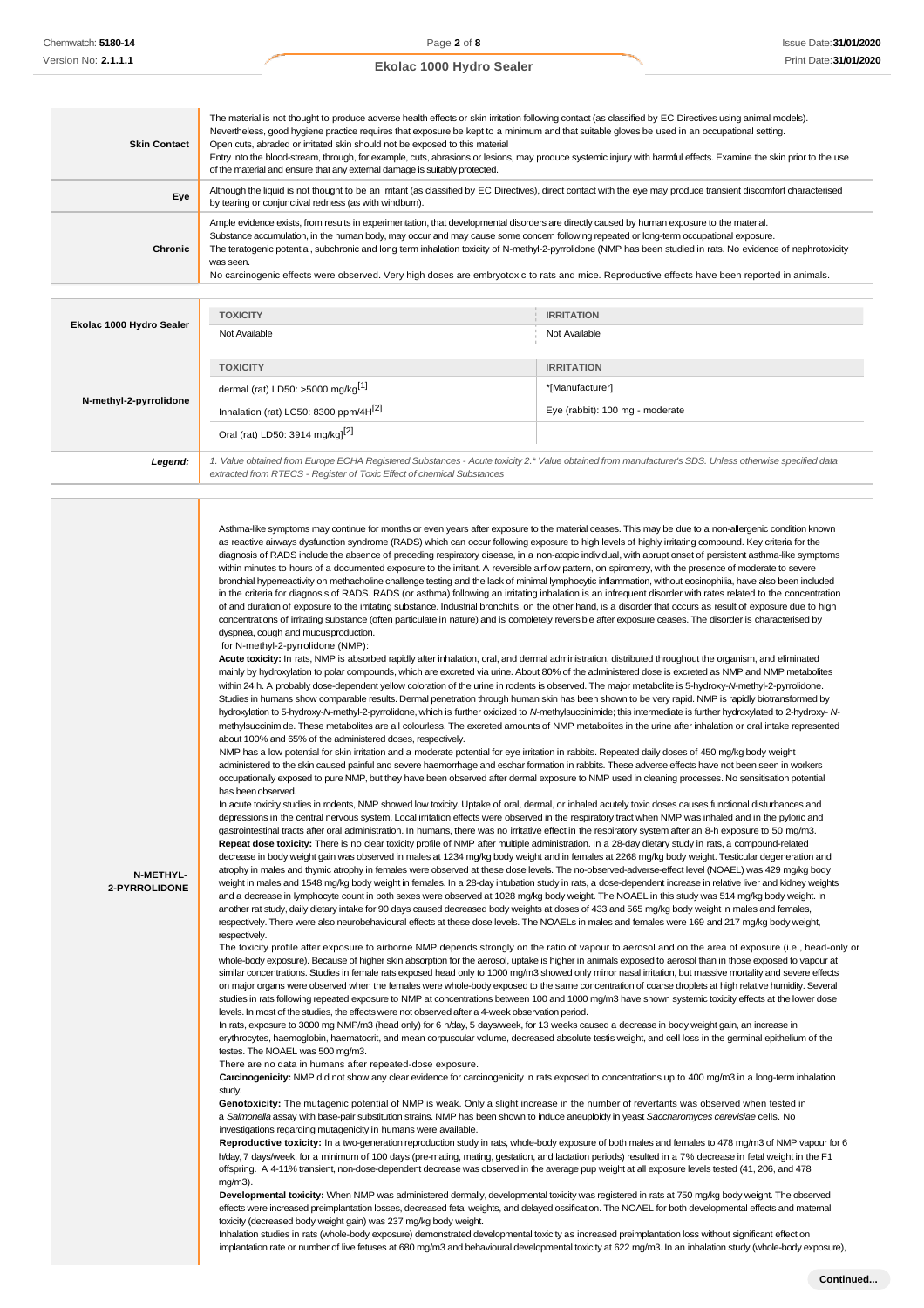| Ekolac 1000 Hydro Sealer |  |  |  |
|--------------------------|--|--|--|
|--------------------------|--|--|--|

the NOAEL for maternal effects was 100 mg/m3, and the NOAEL for developmental effects was 360 mg/m3.

A tolerable inhalation concentration, 0.3 mg/m3, based on mortality and organ damage, is expected to be protective against any possible reproductive toxicity. Similarly, an oral tolerable intake of 0.6 mg/kg body weight per day, based on a 90-day study, is expected to provide adequate protection against possible reproductive effects. Because of non-existent data on the exposure of the general population and very limited information on occupational exposure, no meaningful risk characterisation can be performed

| <b>Acute Toxicity</b>                       | ◡       | Carcinogenicity                 | $\circ$                                                                |
|---------------------------------------------|---------|---------------------------------|------------------------------------------------------------------------|
| <b>Skin Irritation/Corrosion</b>            | ∾       | Reproductivity                  | ✔                                                                      |
| <b>Serious Eye</b><br>Damage/Irritation     | O       | <b>STOT - Single Exposure</b>   | ∾                                                                      |
| <b>Respiratory or Skin</b><br>sensitisation | $\circ$ | <b>STOT - Repeated Exposure</b> | $\circ$                                                                |
| <b>Mutagenicity</b>                         | S       | <b>Aspiration Hazard</b>        | $\circ$                                                                |
|                                             |         | l ocional:                      | $\blacktriangleright$ - Data required to make classification available |

*Legend: – Data required to make classificationavailable – Data available but does not fill the criteria for classification*

*– Data Not Available to makeclassification*

#### **SECTION 12 ECOLOGICAL INFORMATION**

#### **Toxicity**

for N-methyl-2-pyrrolidinone (NMP):

log Kow : -0.44-0.1 Environmental Fate:

NMP may enter the environment as emissions to the atmosphere, as the substance is volatile and widely used as a solvent, or it may be released to water as a component of municipal and industrial wastewaters. The substance is mobile in soil, and leaching from landfills is thus a possible route of contamination of groundwater.

In air, NMP is expected to be removed by wet deposition or by photochemical reactions with hydroxyl radicals. As the substance is completely miscible in water, it is not expected to adsorb to soil, sediments, or suspended organic matter or to bioconcentrate. NMP is not degraded by chemical hydrolysis. NMP is rapidly biodegraded, and it is thus not expected to persist in the environment. It is water soluble and is expected to have low volatility. Hydrolysis is not expected to be an important factor in the environmental fate process for this material.

Persistence and Degradability

Biodegradation: This material is expected to be readily biodegradable. Bioaccumulation: This material is not expected to bioaccumulate.

Ecotoxicity:

This material is expected to be non-hazardous to aquatic species.

Fish LC50 (96 h): bluegill. 832 mg/l, fathead minnow 1072 mg/l; rainbow trout 3048 mg/l

Daphnia magna EC50 (24 h): > 1000 mg/l

Algae EC50 (72 h): Scenedesmus subspicatus > 500 mg/l

#### **DO NOT** discharge into sewer or waterways.

#### **Persistence and degradability**

| Ingredient                                                                      | Persistence: Water/Soil | Persistence: Air |
|---------------------------------------------------------------------------------|-------------------------|------------------|
| N-methyl-2-pyrrolidone                                                          | LOW                     | LOW              |
| <b>Bioaccumulative potential</b>                                                |                         |                  |
| Ingredient                                                                      | <b>Bioaccumulation</b>  |                  |
| N-methyl-2-pyrrolidone                                                          | LOW (BCF = $16$ )       |                  |
| Mobility in soil                                                                |                         |                  |
| the contract of the contract of the contract of the contract of the contract of |                         |                  |

| Ingredient                              | .obility                                            |
|-----------------------------------------|-----------------------------------------------------|
| N-methvl-2-pvrrolidone<br>$\sim$ $\sim$ | :20.94"<br>$\bigcap_{\Lambda}$<br>$\sqrt{2}$<br>. . |
|                                         |                                                     |

#### **SECTION 13 DISPOSAL CONSIDERATIONS**

#### **Waste treatment methods**

| Product / Packaging | • Containers may still present a chemical hazard/danger when empty.<br>Return to supplier for reuse/ recycling if possible.<br>Otherwise:<br>If container can not be cleaned sufficiently well to ensure that residuals do not remain or if the container cannot be used to store the same product, then<br>puncture containers, to prevent re-use, and bury at an authorised landfill.<br>▶ Where possible retain label warnings and SDS and observe all notices pertaining to the product.<br>Legislation addressing waste disposal requirements may differ by country, state and/ or territory. Each user must refer to laws operating in their area. In some<br>areas, certain wastes must be tracked.<br>A Hierarchy of Controls seems to be common - the user should investigate:<br>$\blacktriangleright$ Reduction |
|---------------------|----------------------------------------------------------------------------------------------------------------------------------------------------------------------------------------------------------------------------------------------------------------------------------------------------------------------------------------------------------------------------------------------------------------------------------------------------------------------------------------------------------------------------------------------------------------------------------------------------------------------------------------------------------------------------------------------------------------------------------------------------------------------------------------------------------------------------|
| disposal            | $\blacktriangleright$ Reuse<br>Recycling<br>Disposal (if all else fails)<br>This material may be recycled if unused, or if it has not been contaminated so as to make it unsuitable for its intended use. If it has been contaminated, it may be<br>possible to reclaim the product by filtration, distillation or some other means. Shelf life considerations should also be applied in making decisions of this type.<br>Note that properties of a material may change in use, and recycling or reuse may not always be appropriate.                                                                                                                                                                                                                                                                                     |
|                     | <b>DO NOT</b> allow wash water from cleaning or process equipment to enter drains.<br>It may be necessary to collect all wash water for treatment before disposal.<br>In all cases disposal to sewer may be subject to local laws and regulations and these should be considered first.<br>• Where in doubt contact the responsible authority.<br>► Recycle wherever possible or consult manufacturer for recycling options.                                                                                                                                                                                                                                                                                                                                                                                               |